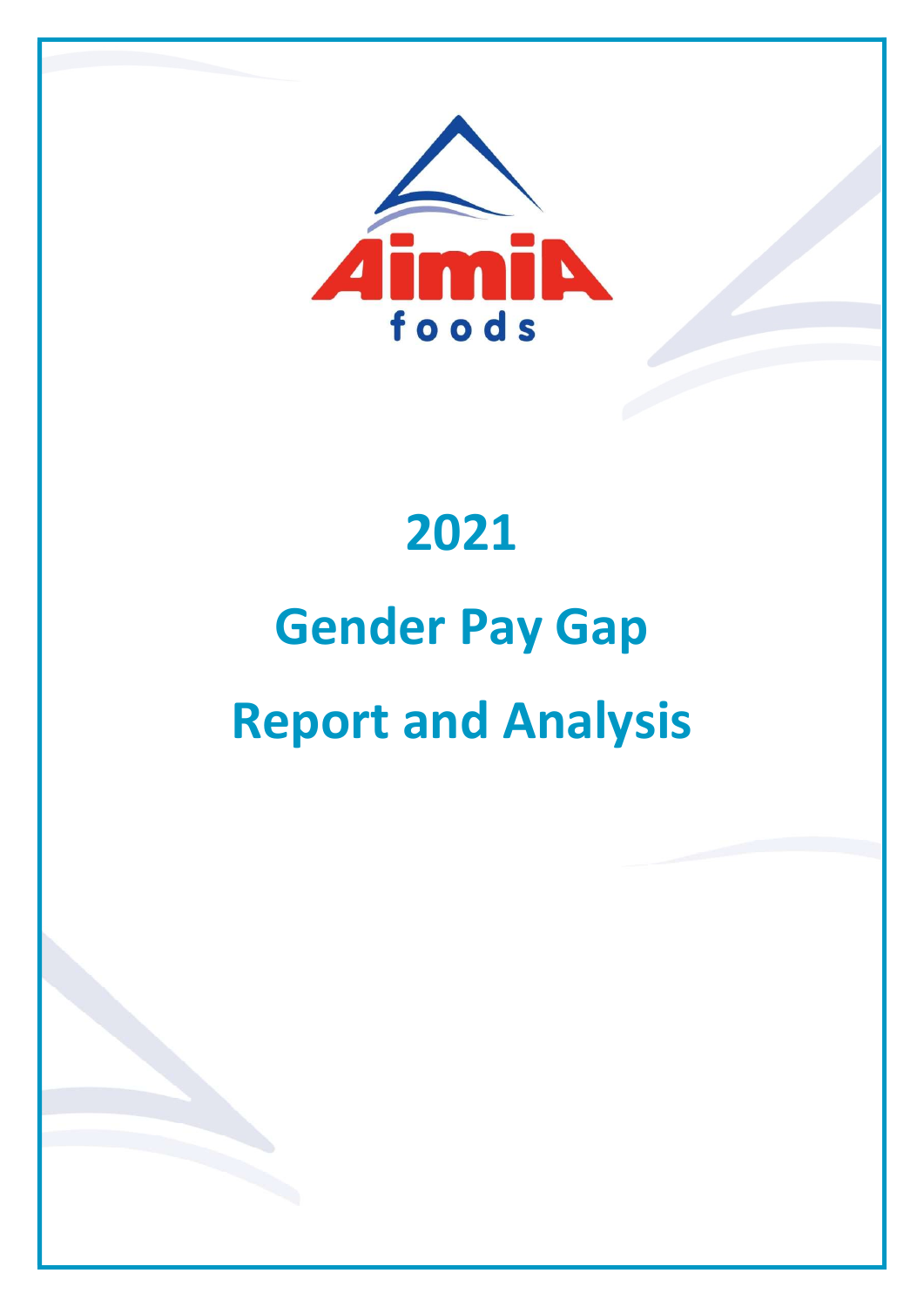#### 1. Introduction

The Gender Pay Gap is calculated as the difference between average hourly earnings (excluding overtime) of men and women as a proportion of men's average hourly earnings (excluding overtime). It assesses levels of equality in the workplace by understanding the difference in average earnings of men and women across the entire organization, including their bonuses.

It is important to note that the gender pay gap reporting figure is a measure across colleagues and all jobs, and is different to equal pay. The Equal Pay Act, which prevents male and female colleagues who do the same or comparable jobs, or work of equal value, from receiving different terms and conditions on the basis of gender, has been active since 1970.

At Aimia we are committed to treating our people equally, regardless of their age, disability, gender, race, religion or belief, sex, sexual orientation, marriage and civil partnership or pregnancy and maternity status.

Whilst Aimia are proud of the progress made since reporting began, we recognise and understand that there is more to do to address gender pay disparity within the Company.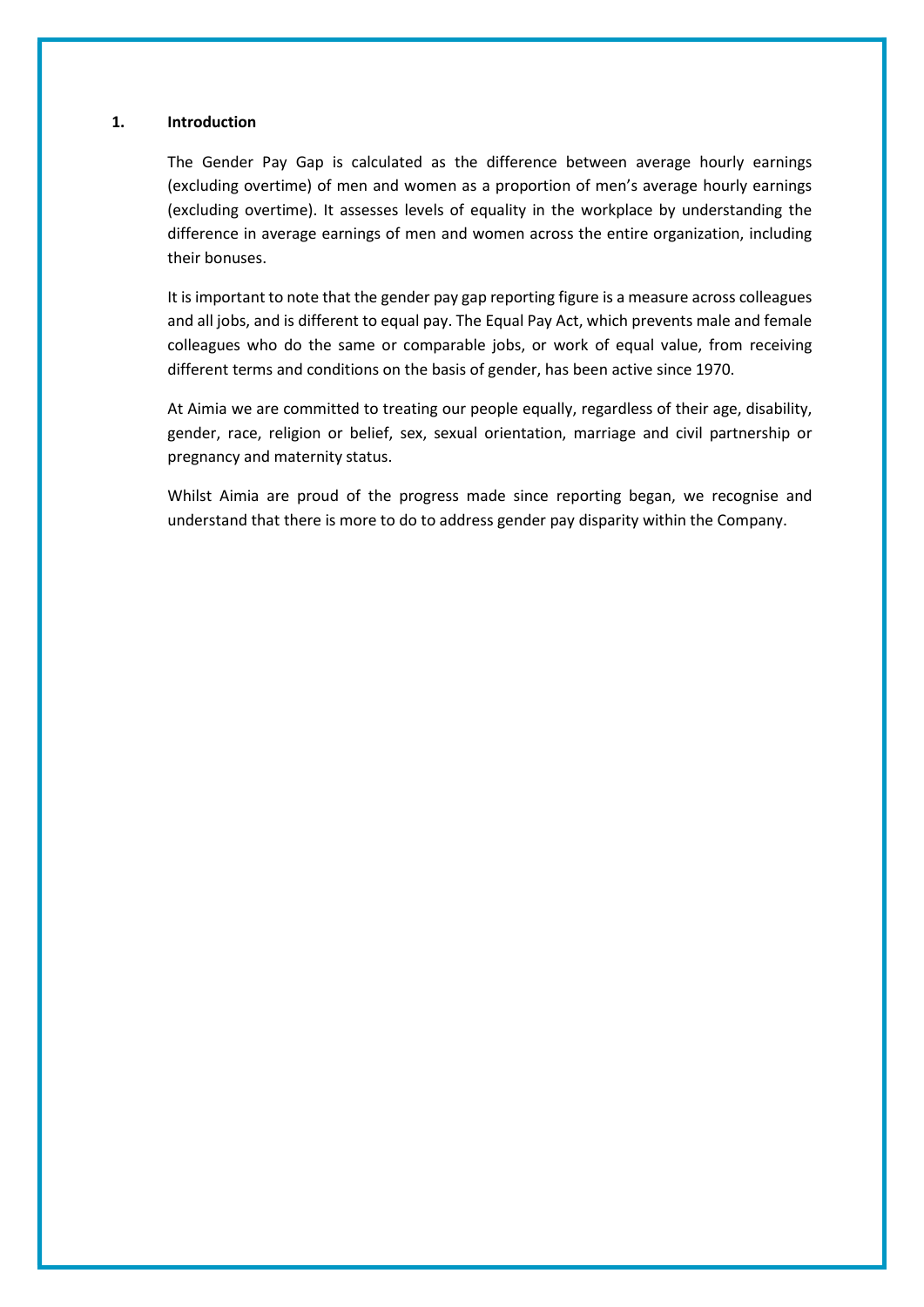2. Aimia Foods Gender Pay Gap Figures

|                                                                                                                                      | 2021 | 2020   | 2019   |
|--------------------------------------------------------------------------------------------------------------------------------------|------|--------|--------|
| <b>Mean GPG</b>                                                                                                                      | 18%  | 24.20% | 20.65% |
| The difference between the average male employee's, and the average female employee's pay                                            |      |        |        |
| <b>Median GPG</b>                                                                                                                    | 0.6% | 0%     | 7.02%  |
| The difference between the midpoint in male, and female employees pay when they are ranked<br>from lowest to highest.                |      |        |        |
| <b>Mean Bonus GPG</b>                                                                                                                | 31%  | 59.48% | 58.45% |
| The mean difference in the average bonus pay for men and women                                                                       |      |        |        |
| <b>Median Bonus GPG</b>                                                                                                              | 20%  | 42.44% | 47.25% |
| The difference between the midpoint in male and female employee's bonuses when ranked from<br>lowest to highest.                     |      |        |        |
| <b>Proportion of Males Receiving Bonus</b>                                                                                           | 13%  | 15.20% | 14.54% |
| % of male employees that received a bonus                                                                                            |      |        |        |
| <b>Proportion of Females Receiving Bonus</b>                                                                                         | 27%  | 19.83% | 16.00% |
| % of female employees that received a bonus                                                                                          |      |        |        |
| <b>Upper Pay Quartile Female</b>                                                                                                     | 32%  | 28.40% | 29.55% |
| % of female employees in the upper pay quartile when all of our employees' wages are ranked<br>from lowest to highest                |      |        |        |
| <b>Upper Pay Quartile Male</b>                                                                                                       | 68%  | 71.60% | 70.45% |
| % of male employees are in the upper pay quartile when all of our employees' wages are ranked<br>from lowest to highest              |      |        |        |
| <b>Upper Middle Pay Quartile Female</b>                                                                                              | 41%  | 44.44% | 36.36% |
| % of our female employees are in the upper middle pay quartile when all of our employees' wages<br>are ranked from lowest to highest |      |        |        |
| <b>Upper Middle Pay Quartile Male</b>                                                                                                | 59%  | 55.56% | 63.64% |
| % of our male employees are in the upper middle pay quartile when all of our employees' wages<br>are ranked from lowest to highest   |      |        |        |
| <b>Lower Middle Pay Quartile Female</b>                                                                                              | 38%  | 20.99% | 25.00% |
| % of our female employees are in the lower middle pay quartile when all of our employees'<br>wages are ranked from lowest to highest |      |        |        |
| <b>Lower Middle Pay Quartile Male</b>                                                                                                | 62%  | 79.01% | 75.00% |
| % of our male employees are in the lower middle pay quartile when all of our employees' wages<br>are ranked from lowest to highest   |      |        |        |
| <b>Lower Pay Quartile Female</b>                                                                                                     | 43%  | 55.56% | 51.14% |
| % of our female employees are in the lower pay quartile when all of our employees' wages are<br>ranked from lowest to highest        |      |        |        |
| <b>Lower Pay Quartile Male</b>                                                                                                       | 57%  | 44.44% | 48.85% |
| % of our male employees are in the lower pay quartile when all of our employees' wages are<br>ranked from lowest to highest          |      |        |        |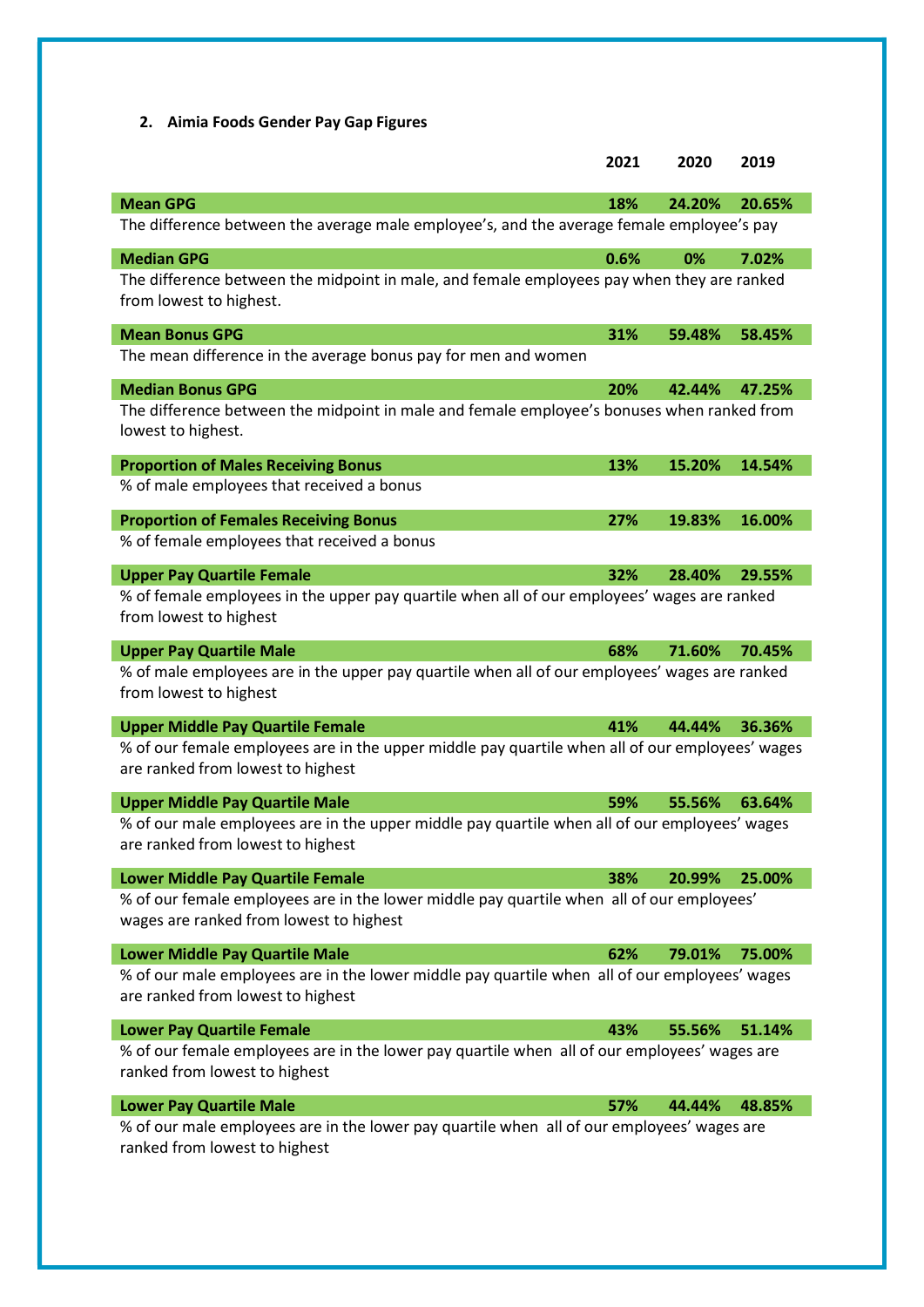### 3. Gender Pay Gap Analysis 2021

Our mean gender pay gap for 2021 is 18%, while this is still higher than the national level of 7.9%[1], it has decreased by 6% since 2020 and is a direct result of us consistently considering the gender pay gap when we implement pay awards, agree succession plans, and when making recruitment decisions.

For 2022 we have launched a new set of Company Behaviours which are: Inclusive, Innovate, Empower, Curious and Teamwork. We expect that by incorporating these values and behaviours into everything that we do, we will continue to drive our pay gap down further.

## 4. Performance Indicators

Continuing to develop Aimia's succession planning and talent development frameworks to create new and meaningful pathways into higher-skilled, higher-level and senior roles for high potential talent.

| Revisiting previous work on Aimia's talent                                                 | Work is ongoing to roll out this scheme to new   |  |  |  |
|--------------------------------------------------------------------------------------------|--------------------------------------------------|--|--|--|
| program.                                                                                   | and current entrants following the relaxation of |  |  |  |
| Identifying new entrants.                                                                  | Covid guidance, in conjunction with our new      |  |  |  |
| Develop succession plans and talent                                                        | PDR form which places emphasis on career         |  |  |  |
| development action plans for high-potential                                                | aspirations as well as the display of our new    |  |  |  |
| talent, to aid their progression into different                                            | Company behaviours                               |  |  |  |
| roles with associated benefits.                                                            |                                                  |  |  |  |
| Introducing more rigorous recruitment processes and hiring manager training.               |                                                  |  |  |  |
|                                                                                            |                                                  |  |  |  |
| Interview training for all hiring managers.                                                | We now have a robust recruitment policy in       |  |  |  |
| Eliminating unstructured interviews.                                                       | place, which ensures that recruitment efforts    |  |  |  |
| Developing banks of competency-based/ skills-                                              | are managed in a fair and consistent manner      |  |  |  |
| based questions.                                                                           | across all functions, in conjunction with our    |  |  |  |
| Determining methods of assessing for Company                                               | Code of Business Conduct and Ethics.             |  |  |  |
| value fit.                                                                                 |                                                  |  |  |  |
| Scoring using pre-specified, standardized                                                  |                                                  |  |  |  |
| criteria.                                                                                  |                                                  |  |  |  |
|                                                                                            |                                                  |  |  |  |
| Responding to changing attitudes to flexible working, prompted by the Covid-19 pandemic    |                                                  |  |  |  |
| particularly, and improving flexible working for all colleagues to help manage work around |                                                  |  |  |  |
| other personal commitments more effectively.                                               |                                                  |  |  |  |
| Introducing a more robust flexible working                                                 | Our Flexible Working Policy now extends the      |  |  |  |
| policy, and extending eligibility to more, rather                                          | right to flexible working to all employees from  |  |  |  |
| than just those who qualify for statutory                                                  | day 1 of employment                              |  |  |  |
| flexible working requests;                                                                 |                                                  |  |  |  |
| Support managers in understanding ways of                                                  | Flexible working is widely accepted across the   |  |  |  |
| flexible working, and how jobs could be done                                               | Company, demonstrated by a 56% increase in       |  |  |  |
| flexibly;                                                                                  | approved flexible working requests from 2020     |  |  |  |
|                                                                                            | to 2021.                                         |  |  |  |
| Advertise new jobs as having negotiable flexible                                           | All jobs are advertised with the caveat that     |  |  |  |
| working options, such as part-time work,                                                   | flexible working options will be considered      |  |  |  |
| remote working, job-sharing, or compressed                                                 |                                                  |  |  |  |
| hours;                                                                                     |                                                  |  |  |  |
| Encouraging senior leaders to role model and                                               | This is now happening across the business        |  |  |  |
| champion flexible working practices.                                                       |                                                  |  |  |  |